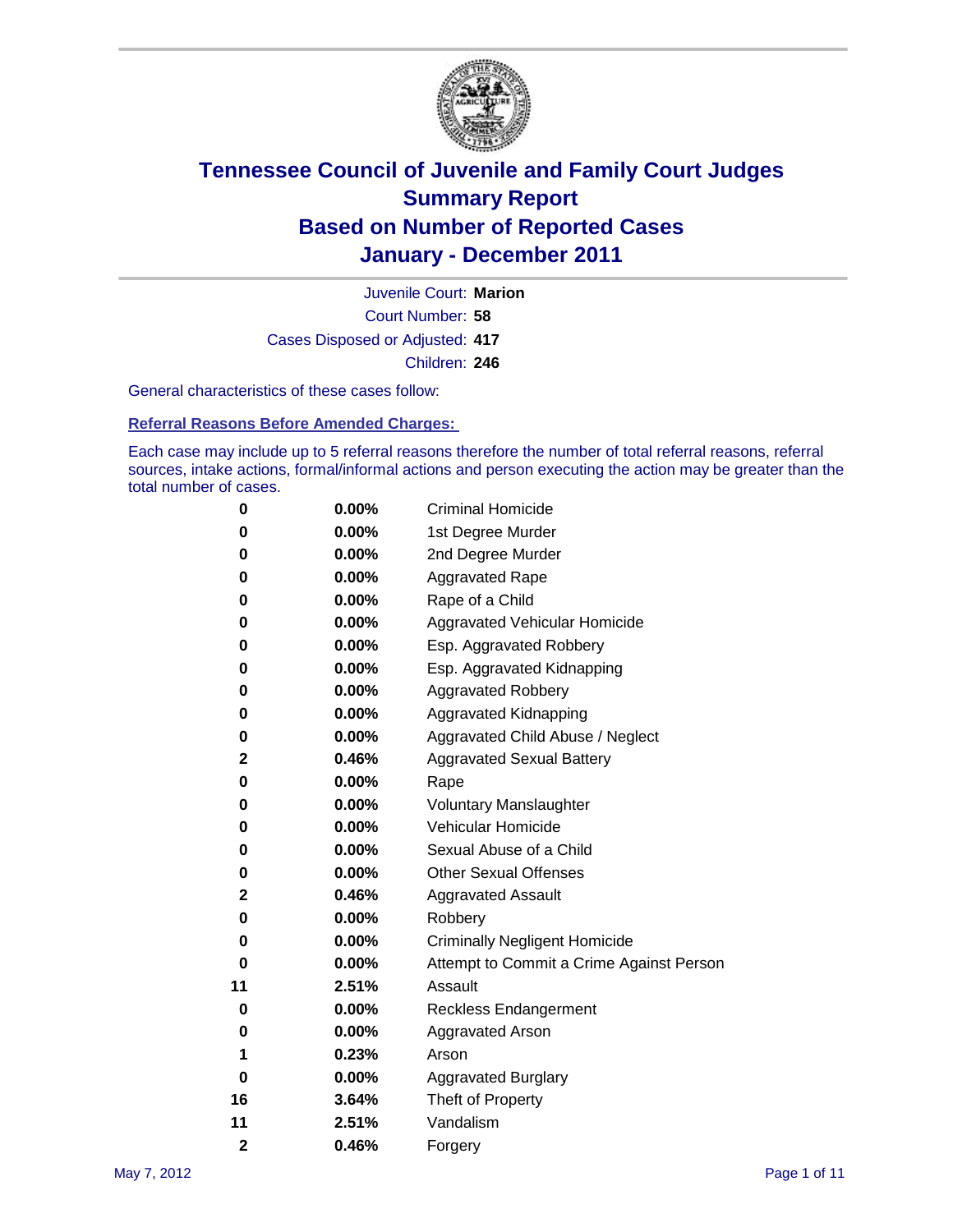

Court Number: **58** Juvenile Court: **Marion** Cases Disposed or Adjusted: **417**

Children: **246**

#### **Referral Reasons Before Amended Charges:**

Each case may include up to 5 referral reasons therefore the number of total referral reasons, referral sources, intake actions, formal/informal actions and person executing the action may be greater than the total number of cases.

| 0            | 0.00% | <b>Worthless Checks</b>                                     |
|--------------|-------|-------------------------------------------------------------|
| $\mathbf{2}$ | 0.46% | Illegal Possession / Fraudulent Use of Credit / Debit Cards |
| 6            | 1.37% | <b>Burglary</b>                                             |
| 0            | 0.00% | Unauthorized Use of a Vehicle                               |
| 0            | 0.00% | <b>Cruelty to Animals</b>                                   |
| 1            | 0.23% | Sale of Controlled Substances                               |
| 5            | 1.14% | <b>Other Drug Offenses</b>                                  |
| 3            | 0.68% | Possession of Controlled Substances                         |
| 0            | 0.00% | <b>Criminal Attempt</b>                                     |
| 0            | 0.00% | Carrying Weapons on School Property                         |
| 0            | 0.00% | Unlawful Carrying / Possession of a Weapon                  |
| $\mathbf{2}$ | 0.46% | <b>Evading Arrest</b>                                       |
| 0            | 0.00% | Escape                                                      |
| 1            | 0.23% | Driving Under Influence (DUI)                               |
| 15           | 3.42% | Possession / Consumption of Alcohol                         |
| 1            | 0.23% | Resisting Stop, Frisk, Halt, Arrest or Search               |
| 0            | 0.00% | <b>Aggravated Criminal Trespass</b>                         |
| 4            | 0.91% | Harassment                                                  |
| 1            | 0.23% | Failure to Appear                                           |
| 0            | 0.00% | Filing a False Police Report                                |
| 0            | 0.00% | Criminal Impersonation                                      |
| 4            | 0.91% | <b>Disorderly Conduct</b>                                   |
| 2            | 0.46% | <b>Criminal Trespass</b>                                    |
| $\mathbf{2}$ | 0.46% | <b>Public Intoxication</b>                                  |
| 0            | 0.00% | Gambling                                                    |
| 15           | 3.42% | <b>Traffic</b>                                              |
| 1            | 0.23% | <b>Local Ordinances</b>                                     |
| 5            | 1.14% | Violation of Wildlife Regulations                           |
| 0            | 0.00% | Contempt of Court                                           |
| 11           | 2.51% | Violation of Probation                                      |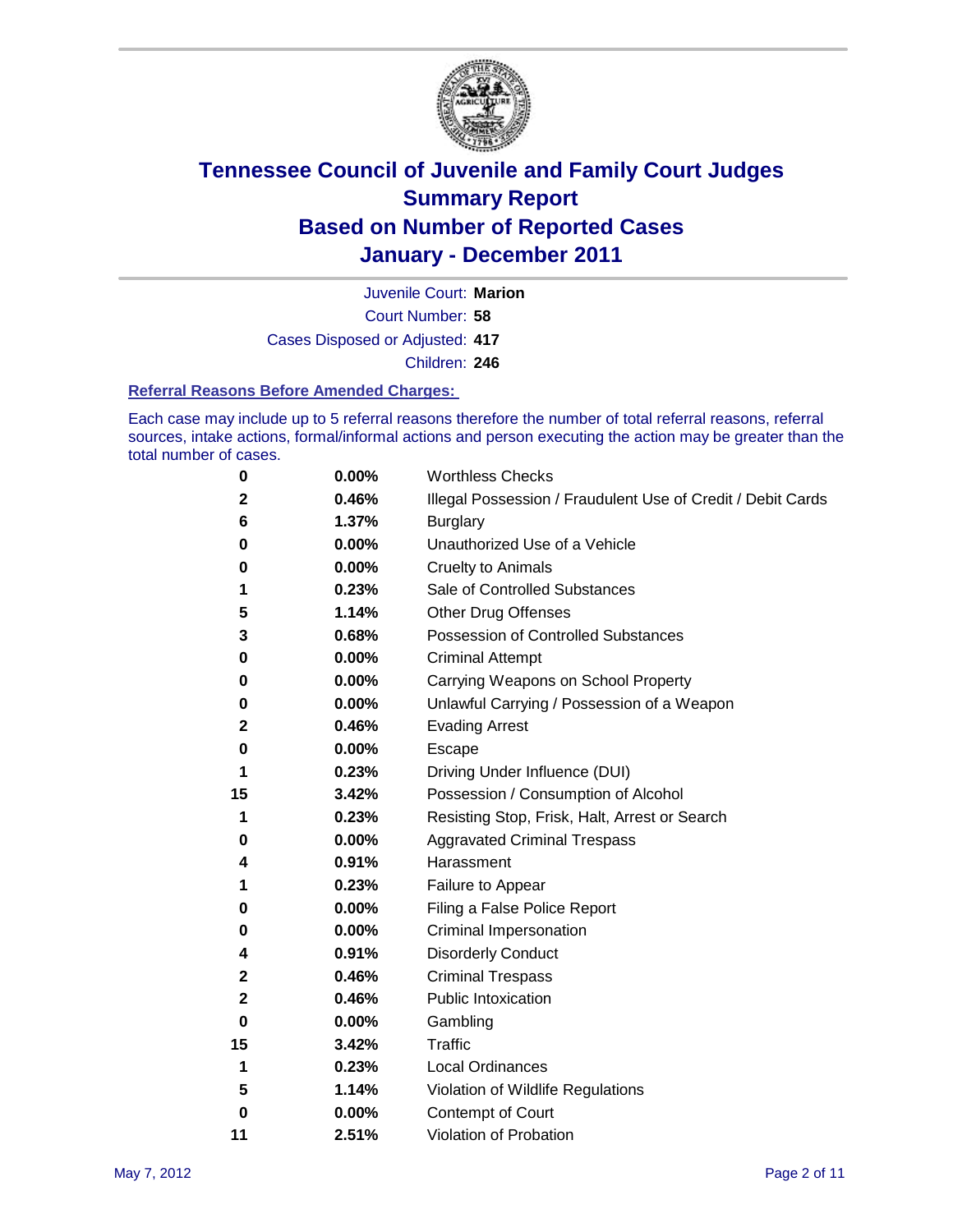

Court Number: **58** Juvenile Court: **Marion** Cases Disposed or Adjusted: **417** Children: **246**

#### **Referral Reasons Before Amended Charges:**

Each case may include up to 5 referral reasons therefore the number of total referral reasons, referral sources, intake actions, formal/informal actions and person executing the action may be greater than the total number of cases.

| 439          | 100.00%        | <b>Total Referrals</b>                   |
|--------------|----------------|------------------------------------------|
| $\mathbf{2}$ | 0.46%          | Other                                    |
| 0            | 0.00%          | <b>Consent to Marry</b>                  |
| 0            | 0.00%          | <b>Request for Medical Treatment</b>     |
| $\bf{0}$     | 0.00%          | <b>Child Support</b>                     |
| 0            | 0.00%          | Paternity / Legitimation                 |
| 1            | 0.23%          | Visitation                               |
| 77           | 17.54%         | Custody                                  |
| 0            | 0.00%          | <b>Foster Care Review</b>                |
| 109          | 24.83%         | <b>Administrative Review</b>             |
| 8            | 1.82%          | <b>Judicial Review</b>                   |
| 0            | 0.00%          | Violation of Informal Adjustment         |
| $\bf{0}$     | 0.00%          | <b>Violation of Pretrial Diversion</b>   |
| 0            | 0.00%          | <b>Termination of Parental Rights</b>    |
| 15           | 3.42%          | Dependency / Neglect                     |
| $\bf{0}$     | 0.00%          | <b>Physically Abused Child</b>           |
| 0            | 0.00%          | <b>Sexually Abused Child</b>             |
|              | 0.23%          | <b>Violation of Curfew</b>               |
| 0            | $0.00\%$       | Violation of a Valid Court Order         |
| 14           | 3.19%          | Possession of Tobacco Products           |
| $\bf{0}$     | 0.91%<br>0.00% | In-State Runaway<br>Out-of-State Runaway |
| 45<br>4      | 10.25%         | Truancy                                  |
| 37           | 8.43%          | Unruly Behavior                          |
| 0            | $0.00\%$       | Violation of Aftercare                   |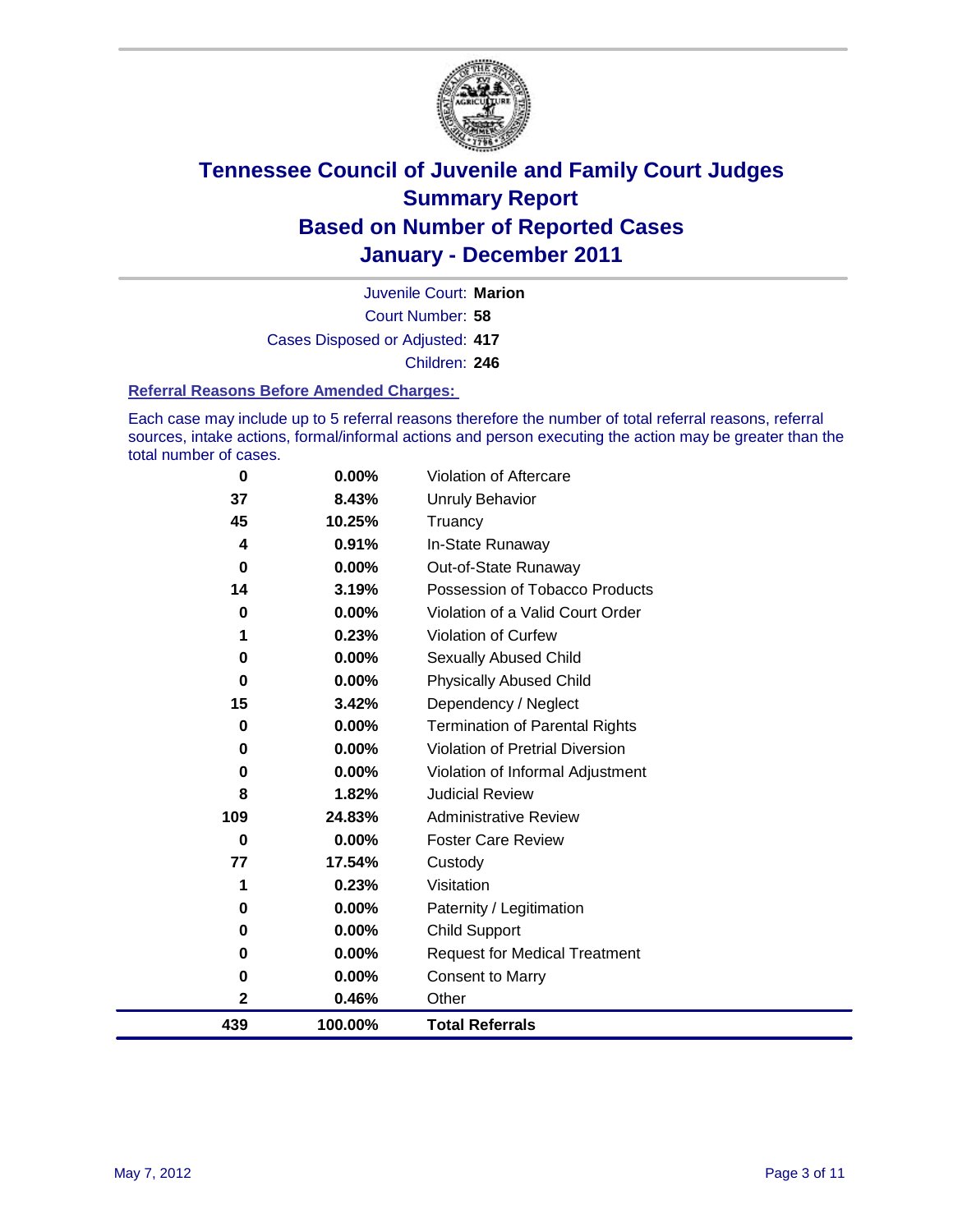

|                                 | Juvenile Court: Marion |                                   |  |  |  |
|---------------------------------|------------------------|-----------------------------------|--|--|--|
| Court Number: 58                |                        |                                   |  |  |  |
| Cases Disposed or Adjusted: 417 |                        |                                   |  |  |  |
|                                 |                        | Children: 246                     |  |  |  |
| <b>Referral Sources: 1</b>      |                        |                                   |  |  |  |
| 100                             | 22.78%                 | Law Enforcement                   |  |  |  |
| 61                              | 13.90%                 | Parents                           |  |  |  |
| 35                              | 7.97%                  | Relatives                         |  |  |  |
| 0                               | $0.00\%$               | Self                              |  |  |  |
| 72                              | 16.40%                 | School                            |  |  |  |
| 0                               | $0.00\%$               | <b>CSA</b>                        |  |  |  |
| 136                             | 30.98%                 | <b>DCS</b>                        |  |  |  |
| 1                               | 0.23%                  | <b>Other State Department</b>     |  |  |  |
| 0                               | $0.00\%$               | <b>District Attorney's Office</b> |  |  |  |
| 15                              | 3.42%                  | <b>Court Staff</b>                |  |  |  |
| 0                               | 0.00%                  | Social Agency                     |  |  |  |
| 0                               | $0.00\%$               | <b>Other Court</b>                |  |  |  |
| 18                              | 4.10%                  | Victim                            |  |  |  |

| 439 | 100.00%  | <b>Total Referral Sources</b> |  |
|-----|----------|-------------------------------|--|
| 0   | $0.00\%$ | Other                         |  |
| 0   | $0.00\%$ | <b>Unknown</b>                |  |
| 0   | $0.00\%$ | Hospital                      |  |
| 1   | 0.23%    | Child & Parent                |  |
| 18  | 4.10%    | Victim                        |  |

### **Age of Child at Referral: 2**

| 0  | $0.00\%$ | <b>Unknown</b>     |
|----|----------|--------------------|
| 0  | 0.00%    | Ages 19 and Over   |
| 59 | 23.98%   | Ages 17 through 18 |
| 71 | 28.86%   | Ages 15 through 16 |
| 29 | 11.79%   | Ages 13 through 14 |
| 12 | 4.88%    | Ages 11 through 12 |
| 75 | 30.49%   | Ages 10 and Under  |
|    |          |                    |

<sup>1</sup> If different than number of Referral Reasons (439), verify accuracy of your court's data.

<sup>2</sup> One child could be counted in multiple categories, verify accuracy of your court's data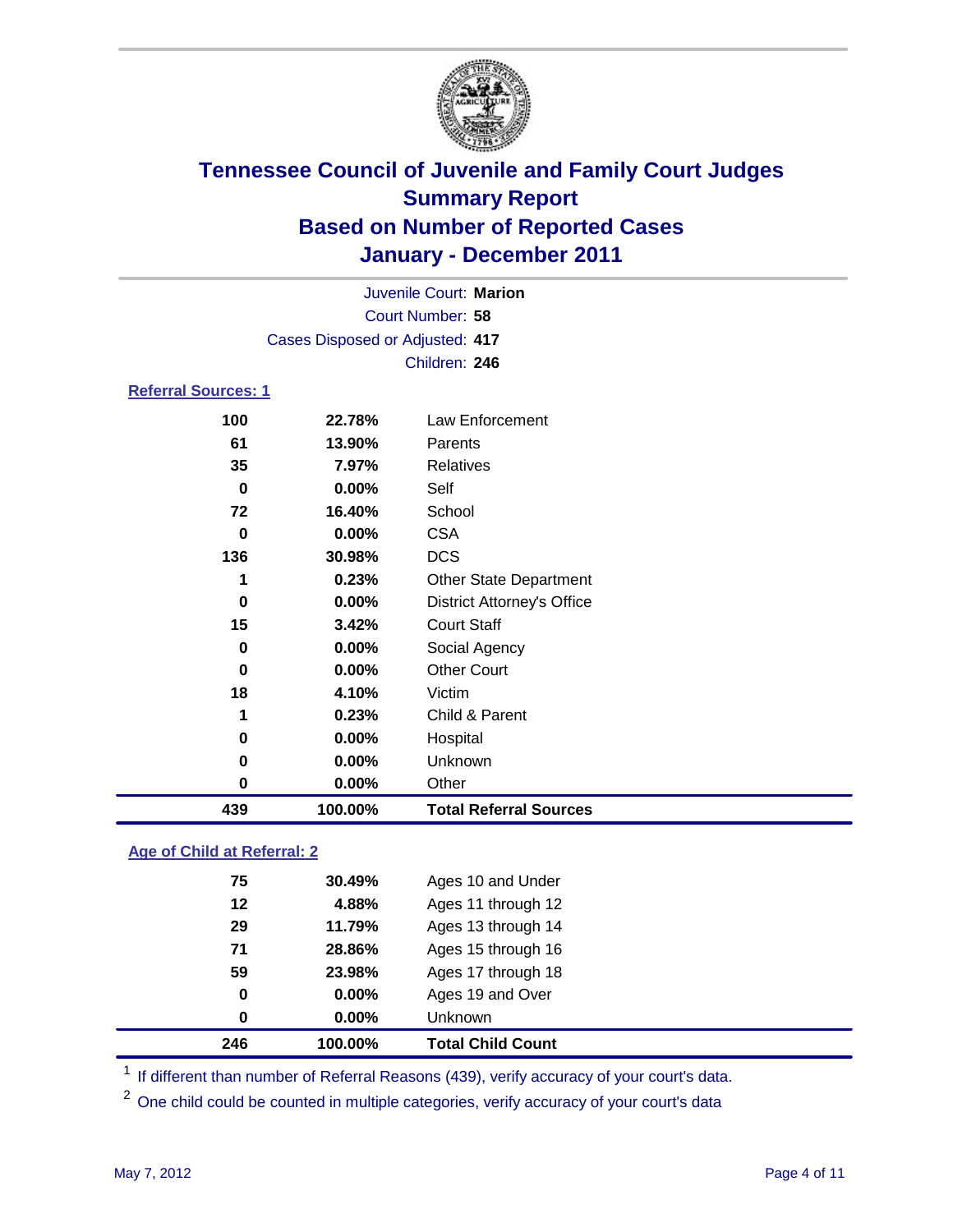

| Juvenile Court: Marion    |                                         |                          |  |  |  |
|---------------------------|-----------------------------------------|--------------------------|--|--|--|
|                           | Court Number: 58                        |                          |  |  |  |
|                           | Cases Disposed or Adjusted: 417         |                          |  |  |  |
|                           |                                         | Children: 246            |  |  |  |
| Sex of Child: 1           |                                         |                          |  |  |  |
| 154                       | 62.60%                                  | Male                     |  |  |  |
| 92                        | 37.40%                                  | Female                   |  |  |  |
| $\mathbf 0$               | 0.00%                                   | Unknown                  |  |  |  |
| 246                       | 100.00%                                 | <b>Total Child Count</b> |  |  |  |
| Race of Child: 1          |                                         |                          |  |  |  |
| 220                       | 89.43%                                  | White                    |  |  |  |
| 17                        | 6.91%                                   | African American         |  |  |  |
| $\mathbf 0$               | 0.00%                                   | Native American          |  |  |  |
| $\mathbf 0$               | 0.00%                                   | Asian                    |  |  |  |
| $\overline{\mathbf{r}}$   | 2.85%                                   | Mixed                    |  |  |  |
| $\overline{\mathbf{2}}$   | 0.81%                                   | Unknown                  |  |  |  |
| 246                       | 100.00%                                 | <b>Total Child Count</b> |  |  |  |
| <b>Hispanic Origin: 1</b> |                                         |                          |  |  |  |
| $\boldsymbol{9}$          | 3.66%                                   | Yes                      |  |  |  |
| 237                       | 96.34%                                  | <b>No</b>                |  |  |  |
| $\mathbf 0$               | 0.00%                                   | Unknown                  |  |  |  |
| 246                       | 100.00%                                 | <b>Total Child Count</b> |  |  |  |
|                           | <b>School Enrollment of Children: 1</b> |                          |  |  |  |
| 197                       | 80.08%                                  | Yes                      |  |  |  |
| 47                        | 19.11%                                  | No                       |  |  |  |
| $\mathbf{2}$              | 0.81%                                   | Unknown                  |  |  |  |
| 246                       | 100.00%<br><b>Total Child Count</b>     |                          |  |  |  |

One child could be counted in multiple categories, verify accuracy of your court's data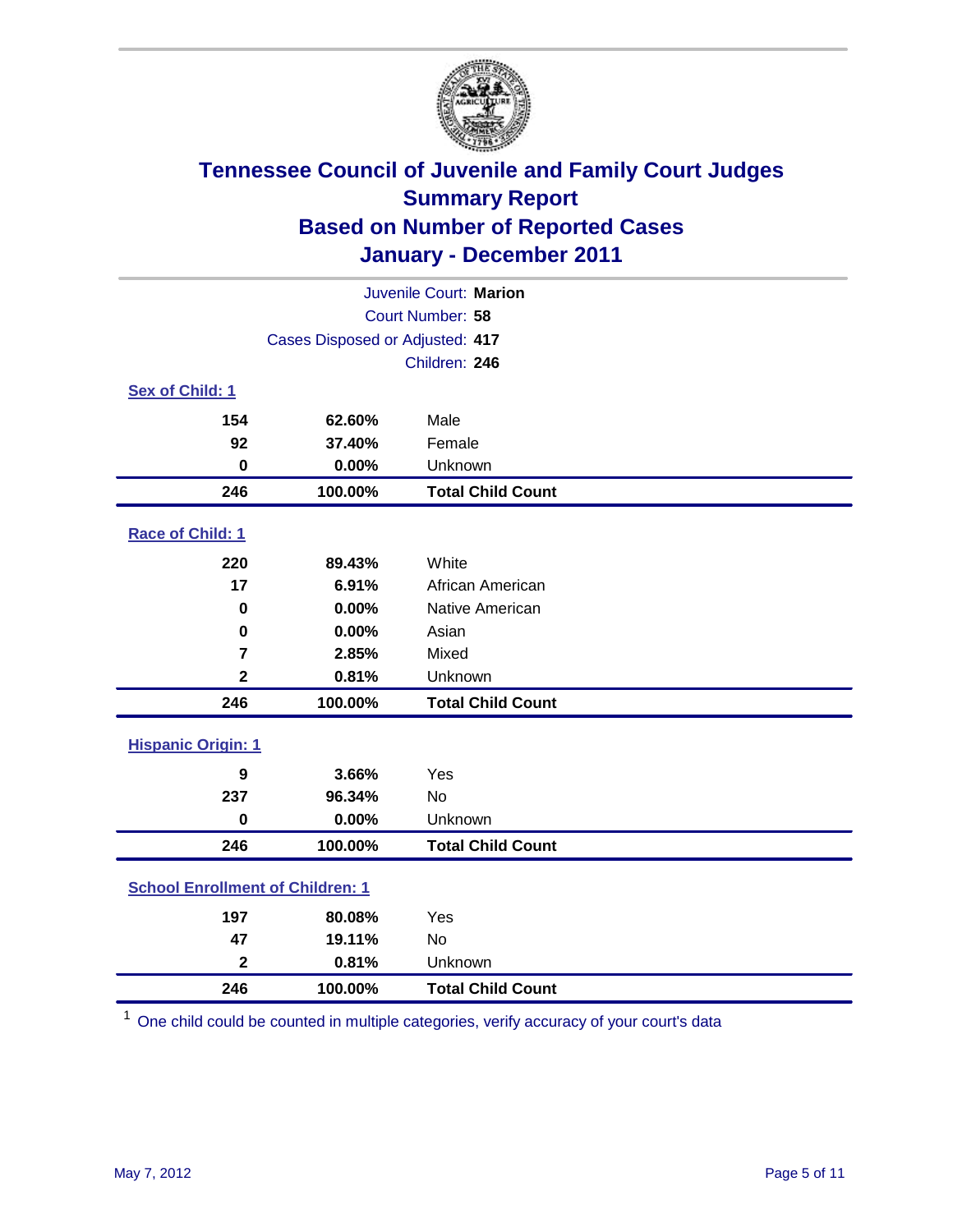

|    |                                                           | Juvenile Court: Marion       |  |
|----|-----------------------------------------------------------|------------------------------|--|
|    |                                                           | Court Number: 58             |  |
|    | Cases Disposed or Adjusted: 417                           |                              |  |
|    |                                                           | Children: 246                |  |
|    | <b>Living Arrangement of Child at Time of Referral: 1</b> |                              |  |
| 47 | 19.11%                                                    | With Both Biological Parents |  |
|    | 0.81%                                                     | With Father and Stenmother   |  |

| 246 | 100.00%  | <b>Total Child Count</b>   |
|-----|----------|----------------------------|
| 0   | $0.00\%$ | Other                      |
| 2   | 0.81%    | Unknown                    |
| 0   | $0.00\%$ | Independent                |
| 0   | $0.00\%$ | In an Institution          |
| 0   | $0.00\%$ | In a Residential Center    |
| 2   | 0.81%    | In a Group Home            |
| 31  | 12.60%   | With Foster Family         |
| 3   | 1.22%    | With Adoptive Parents      |
| 46  | 18.70%   | <b>With Relatives</b>      |
| 19  | 7.72%    | With Father                |
| 84  | 34.15%   | With Mother                |
| 10  | 4.07%    | With Mother and Stepfather |
| 2   | 0.81%    | With Father and Stepmother |

### **Type of Detention: 2**

| 417 | 100.00%  | <b>Total Detention Count</b> |  |
|-----|----------|------------------------------|--|
| 0   | $0.00\%$ | Other                        |  |
| 323 | 77.46%   | Does Not Apply               |  |
| 0   | $0.00\%$ | Unknown                      |  |
| 0   | 0.00%    | Psychiatric Hospital         |  |
| 0   | 0.00%    | Jail - No Separation         |  |
| 0   | $0.00\%$ | Jail - Partial Separation    |  |
| 0   | 0.00%    | Jail - Complete Separation   |  |
| 10  | 2.40%    | Juvenile Detention Facility  |  |
| 84  | 20.14%   | Non-Secure Placement         |  |
|     |          |                              |  |

<sup>1</sup> One child could be counted in multiple categories, verify accuracy of your court's data

<sup>2</sup> If different than number of Cases (417) verify accuracy of your court's data.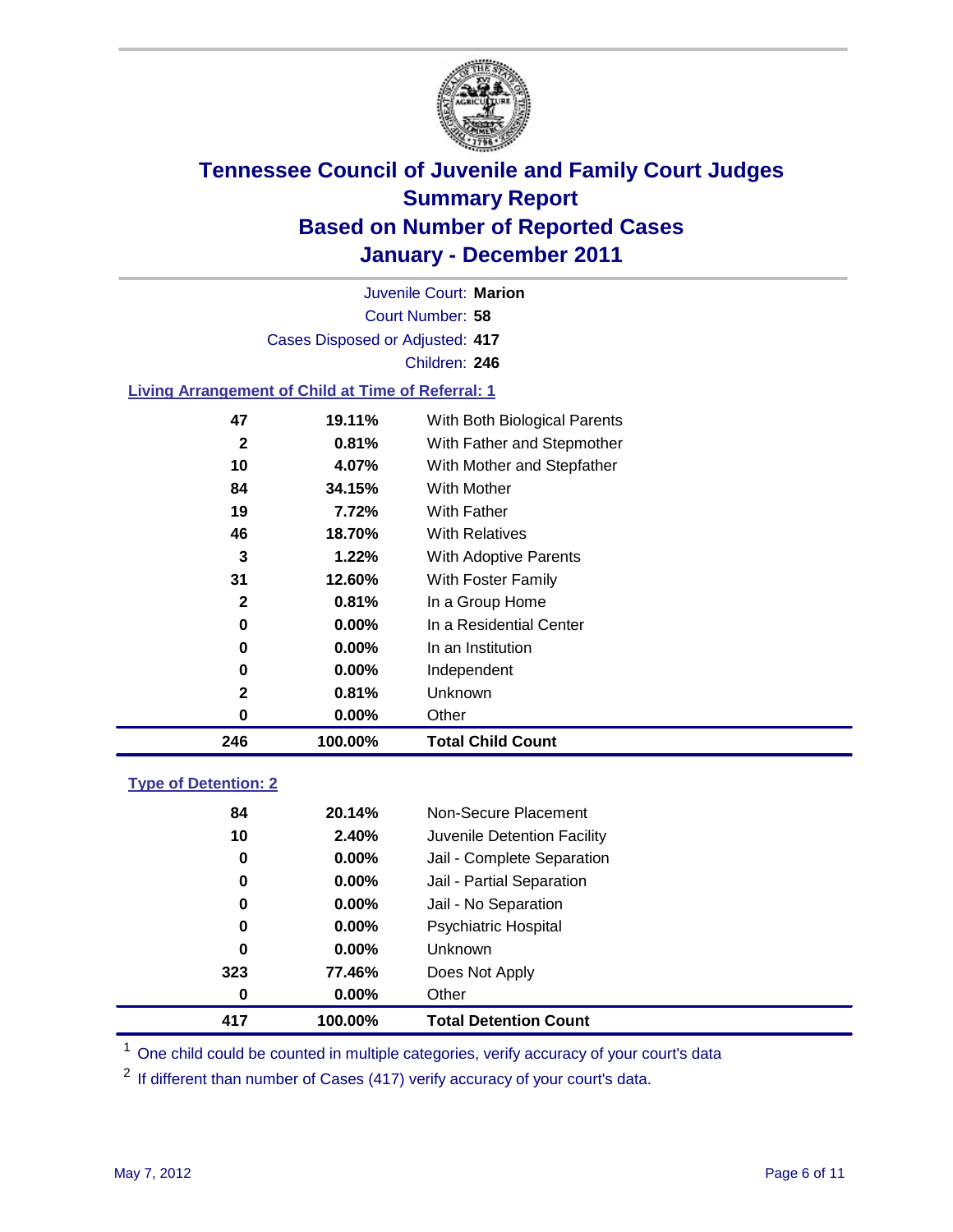

|                                                    | Juvenile Court: Marion                         |                                     |  |  |
|----------------------------------------------------|------------------------------------------------|-------------------------------------|--|--|
|                                                    | Court Number: 58                               |                                     |  |  |
|                                                    | Cases Disposed or Adjusted: 417                |                                     |  |  |
|                                                    |                                                | Children: 246                       |  |  |
| <b>Placement After Secure Detention Hearing: 1</b> |                                                |                                     |  |  |
| 72                                                 | 17.27%<br>Returned to Prior Living Arrangement |                                     |  |  |
| 10                                                 | 2.40%                                          | Juvenile Detention Facility         |  |  |
| $\mathbf 0$                                        | 0.00%                                          | Jail                                |  |  |
| 3                                                  | 0.72%                                          | Shelter / Group Home                |  |  |
| 0                                                  | 0.00%                                          | <b>Foster Family Home</b>           |  |  |
| 3                                                  | 0.72%                                          | Psychiatric Hospital                |  |  |
| 0                                                  | 0.00%                                          | Unknown                             |  |  |
| 324                                                | 77.70%                                         | Does Not Apply                      |  |  |
| 5                                                  | 1.20%                                          | Other                               |  |  |
|                                                    |                                                |                                     |  |  |
| 417                                                | 100.00%                                        | <b>Total Placement Count</b>        |  |  |
|                                                    |                                                |                                     |  |  |
| <b>Intake Actions: 2</b><br>400                    | 91.12%                                         | <b>Petition Filed</b>               |  |  |
| 3                                                  | 0.68%                                          | <b>Motion Filed</b>                 |  |  |
| 24                                                 | 5.47%                                          | <b>Citation Processed</b>           |  |  |
| 0                                                  | 0.00%                                          | Notification of Paternity Processed |  |  |
| 8                                                  | 1.82%                                          | Scheduling of Judicial Review       |  |  |
| $\mathbf{2}$                                       | 0.46%                                          | Scheduling of Administrative Review |  |  |
| 1                                                  | 0.23%                                          | Scheduling of Foster Care Review    |  |  |
| 0                                                  | 0.00%                                          | Unknown                             |  |  |
| 0                                                  | 0.00%                                          | Does Not Apply                      |  |  |
|                                                    | 0.23%                                          | Other                               |  |  |

<sup>1</sup> If different than number of Cases (417) verify accuracy of your court's data.

<sup>2</sup> If different than number of Referral Reasons (439), verify accuracy of your court's data.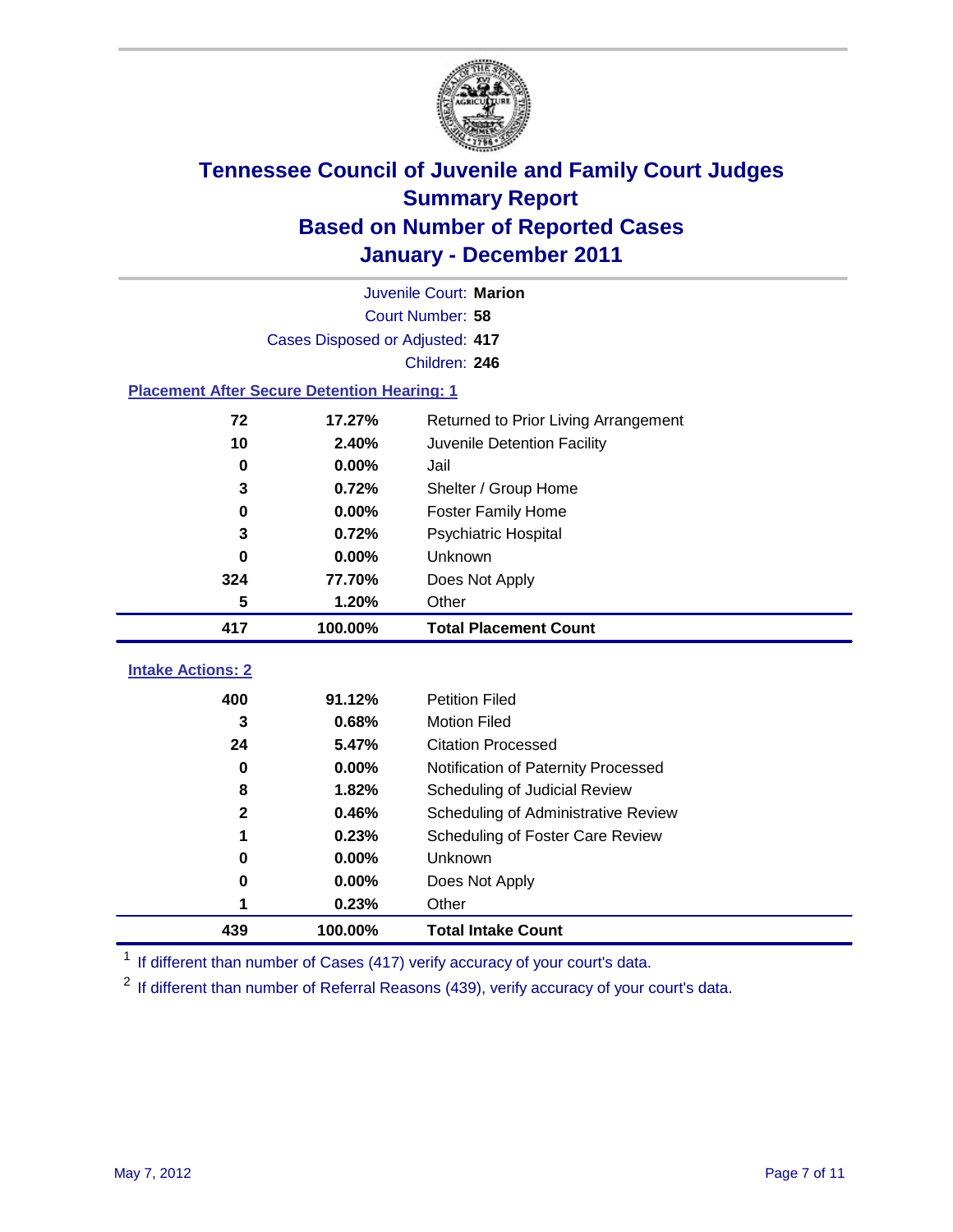

Court Number: **58** Juvenile Court: **Marion** Cases Disposed or Adjusted: **417** Children: **246**

### **Last Grade Completed by Child: 1**

| $\bf{0}$                                | 0.00%   | Too Young for School         |  |  |
|-----------------------------------------|---------|------------------------------|--|--|
| $\bf{0}$                                | 0.00%   | Preschool                    |  |  |
| $\pmb{0}$                               | 0.00%   | Kindergarten                 |  |  |
| 8                                       | 3.25%   | 1st Grade                    |  |  |
| $\mathbf 2$                             | 0.81%   | 2nd Grade                    |  |  |
| 5                                       | 2.03%   | 3rd Grade                    |  |  |
| 9                                       | 3.66%   | 4th Grade                    |  |  |
| 5                                       | 2.03%   | 5th Grade                    |  |  |
| 7                                       | 2.85%   | 6th Grade                    |  |  |
| 9                                       | 3.66%   | 7th Grade                    |  |  |
| 11                                      | 4.47%   | 8th Grade                    |  |  |
| 34                                      | 13.82%  | 9th Grade                    |  |  |
| 53                                      | 21.54%  | 10th Grade                   |  |  |
| 32                                      | 13.01%  | 11th Grade                   |  |  |
| 3                                       | 1.22%   | 12th Grade                   |  |  |
| 0                                       | 0.00%   | Non-Graded Special Ed        |  |  |
| $\pmb{0}$                               | 0.00%   | <b>GED</b>                   |  |  |
| $\mathbf{2}$                            | 0.81%   | Graduated                    |  |  |
| 44                                      | 17.89%  | <b>Never Attended School</b> |  |  |
| 20                                      | 8.13%   | Unknown                      |  |  |
| $\mathbf{2}$                            | 0.81%   | Other                        |  |  |
| 246                                     | 100.00% | <b>Total Child Count</b>     |  |  |
| <b>Enrolled in Special Education: 1</b> |         |                              |  |  |

| 246 | 100.00% | <b>Total Child Count</b> |
|-----|---------|--------------------------|
| 13  | 5.28%   | <b>Unknown</b>           |
| 211 | 85.77%  | No.                      |
| 22  | 8.94%   | Yes                      |
|     |         |                          |

One child could be counted in multiple categories, verify accuracy of your court's data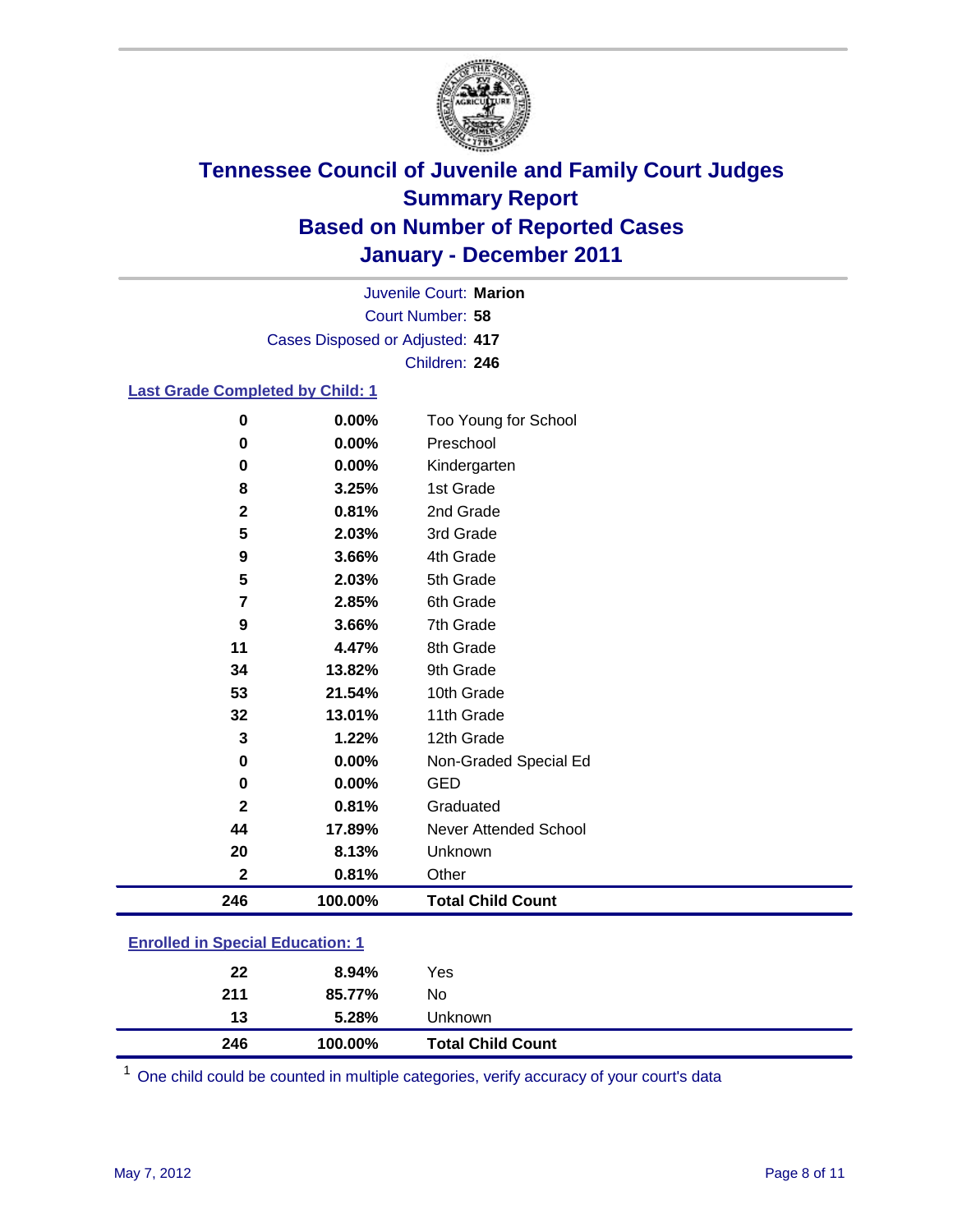

|                              |                                 | Juvenile Court: Marion    |
|------------------------------|---------------------------------|---------------------------|
|                              |                                 | Court Number: 58          |
|                              | Cases Disposed or Adjusted: 417 |                           |
|                              |                                 | Children: 246             |
| <b>Action Executed By: 1</b> |                                 |                           |
| 439                          | 100.00%                         | Judge                     |
| 0                            | $0.00\%$                        | Magistrate                |
| 0                            | $0.00\%$                        | <b>YSO</b>                |
| 0                            | 0.00%                           | Other                     |
| 0                            | 0.00%                           | Unknown                   |
| 439                          | 100.00%                         | <b>Total Action Count</b> |

### **Formal / Informal Actions: 1**

| 40           | 9.11%    | Dismissed                                        |
|--------------|----------|--------------------------------------------------|
| 1            | 0.23%    | Retired / Nolle Prosequi                         |
| 72           | 16.40%   | <b>Complaint Substantiated Delinquent</b>        |
| 93           | 21.18%   | <b>Complaint Substantiated Status Offender</b>   |
| 38           | 8.66%    | <b>Complaint Substantiated Dependent/Neglect</b> |
| 0            | $0.00\%$ | <b>Complaint Substantiated Abused</b>            |
| 0            | $0.00\%$ | <b>Complaint Substantiated Mentally III</b>      |
| 0            | $0.00\%$ | Informal Adjustment                              |
| 0            | $0.00\%$ | <b>Pretrial Diversion</b>                        |
| 1            | 0.23%    | <b>Transfer to Adult Court Hearing</b>           |
| 0            | 0.00%    | Charges Cleared by Transfer to Adult Court       |
| 125          | 28.47%   | <b>Special Proceeding</b>                        |
| $\mathbf{2}$ | 0.46%    | <b>Review Concluded</b>                          |
| 67           | 15.26%   | Case Held Open                                   |
| 0            | $0.00\%$ | Other                                            |
| 0            | $0.00\%$ | Unknown                                          |
| 439          | 100.00%  | <b>Total Action Count</b>                        |

<sup>1</sup> If different than number of Referral Reasons (439), verify accuracy of your court's data.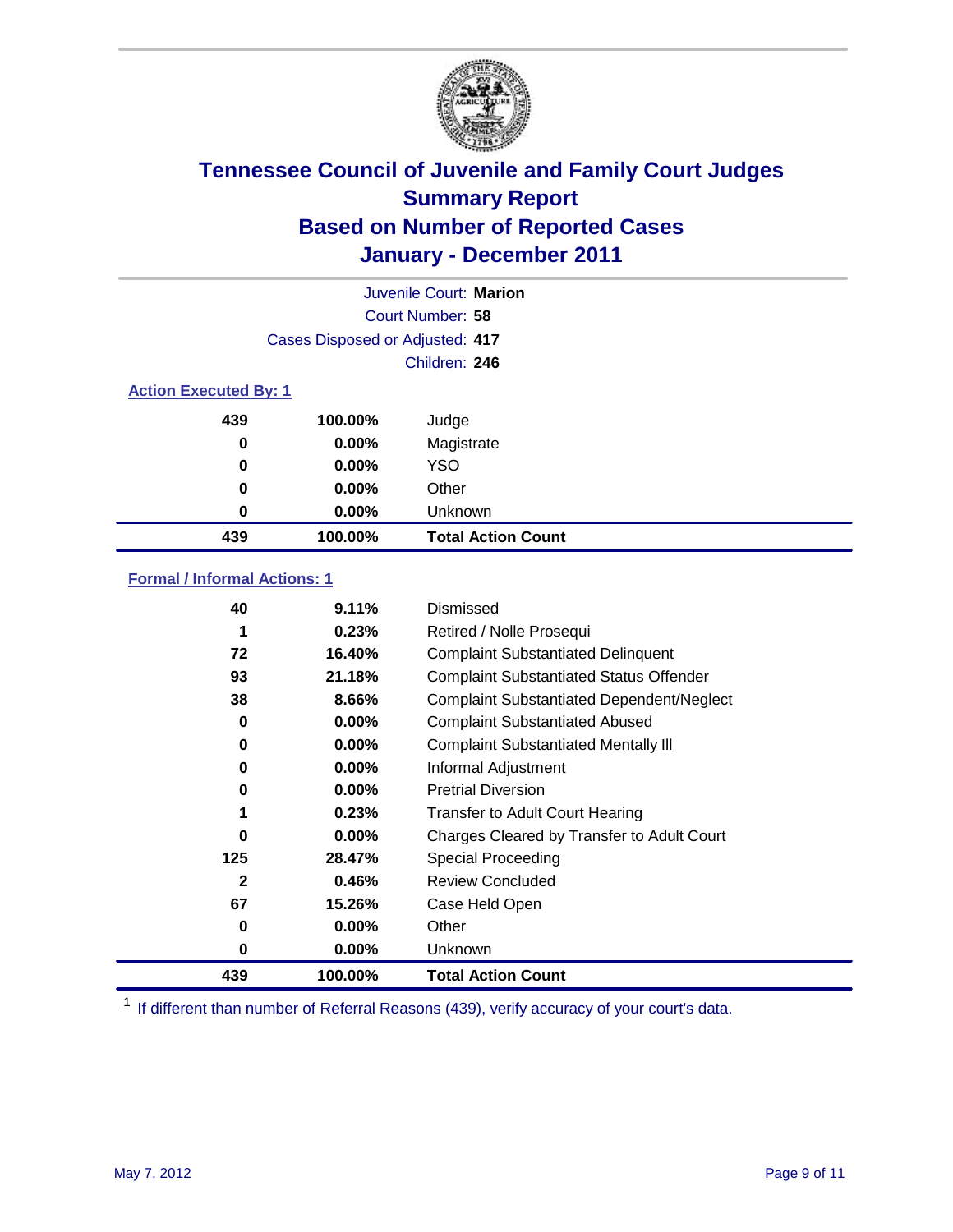

|                       |                                 | Juvenile Court: Marion                                |
|-----------------------|---------------------------------|-------------------------------------------------------|
|                       |                                 | Court Number: 58                                      |
|                       | Cases Disposed or Adjusted: 417 |                                                       |
|                       |                                 | Children: 246                                         |
| <b>Case Outcomes:</b> |                                 | There can be multiple outcomes for one child or case. |
| 60                    | 10.43%                          | <b>Case Dismissed</b>                                 |
| $\mathbf 2$           | 0.35%                           | Case Retired or Nolle Prosequi                        |
| 13                    | 2.26%                           | Warned / Counseled                                    |
| 107                   | 18.61%                          | Held Open For Review                                  |
| 37                    | 6.43%                           | Supervision / Probation to Juvenile Court             |
| 0                     | 0.00%                           | <b>Probation to Parents</b>                           |
| 26                    | 4.52%                           | Referral to Another Entity for Supervision / Service  |
| 10                    | 1.74%                           | Referred for Mental Health Counseling                 |
| 7                     | 1.22%                           | Referred for Alcohol and Drug Counseling              |
| 1                     | 0.17%                           | <b>Referred to Alternative School</b>                 |
| 0                     | 0.00%                           | Referred to Private Child Agency                      |
| 13                    | 2.26%                           | Referred to Defensive Driving School                  |
| 0                     | 0.00%                           | Referred to Alcohol Safety School                     |
| 14                    | 2.43%                           | Referred to Juvenile Court Education-Based Program    |
| 0                     | 0.00%                           | Driver's License Held Informally                      |
| 0                     | 0.00%                           | <b>Voluntary Placement with DMHMR</b>                 |
| 0                     | 0.00%                           | <b>Private Mental Health Placement</b>                |
| 0                     | 0.00%                           | <b>Private MR Placement</b>                           |
| 0                     | 0.00%                           | Placement with City/County Agency/Facility            |
| 0                     | 0.00%                           | Placement with Relative / Other Individual            |
| 41                    | 7.13%                           | Fine                                                  |
| 55                    | 9.57%                           | <b>Public Service</b>                                 |
| 23                    | 4.00%                           | Restitution                                           |
| 0                     | 0.00%                           | Runaway Returned                                      |
| 2                     | 0.35%                           | No Contact Order                                      |
| 0                     | 0.00%                           | Injunction Other than No Contact Order                |
| 0                     | 0.00%                           | <b>House Arrest</b>                                   |
| 0                     | 0.00%                           | <b>Court Defined Curfew</b>                           |
| 0                     | 0.00%                           | Dismissed from Informal Adjustment                    |
| 0                     | 0.00%                           | <b>Dismissed from Pretrial Diversion</b>              |
| 0                     | 0.00%                           | <b>Released from Probation</b>                        |
| 1                     | 0.17%                           | <b>Transferred to Adult Court</b>                     |
| 0                     | $0.00\%$                        | <b>DMHMR Involuntary Commitment</b>                   |